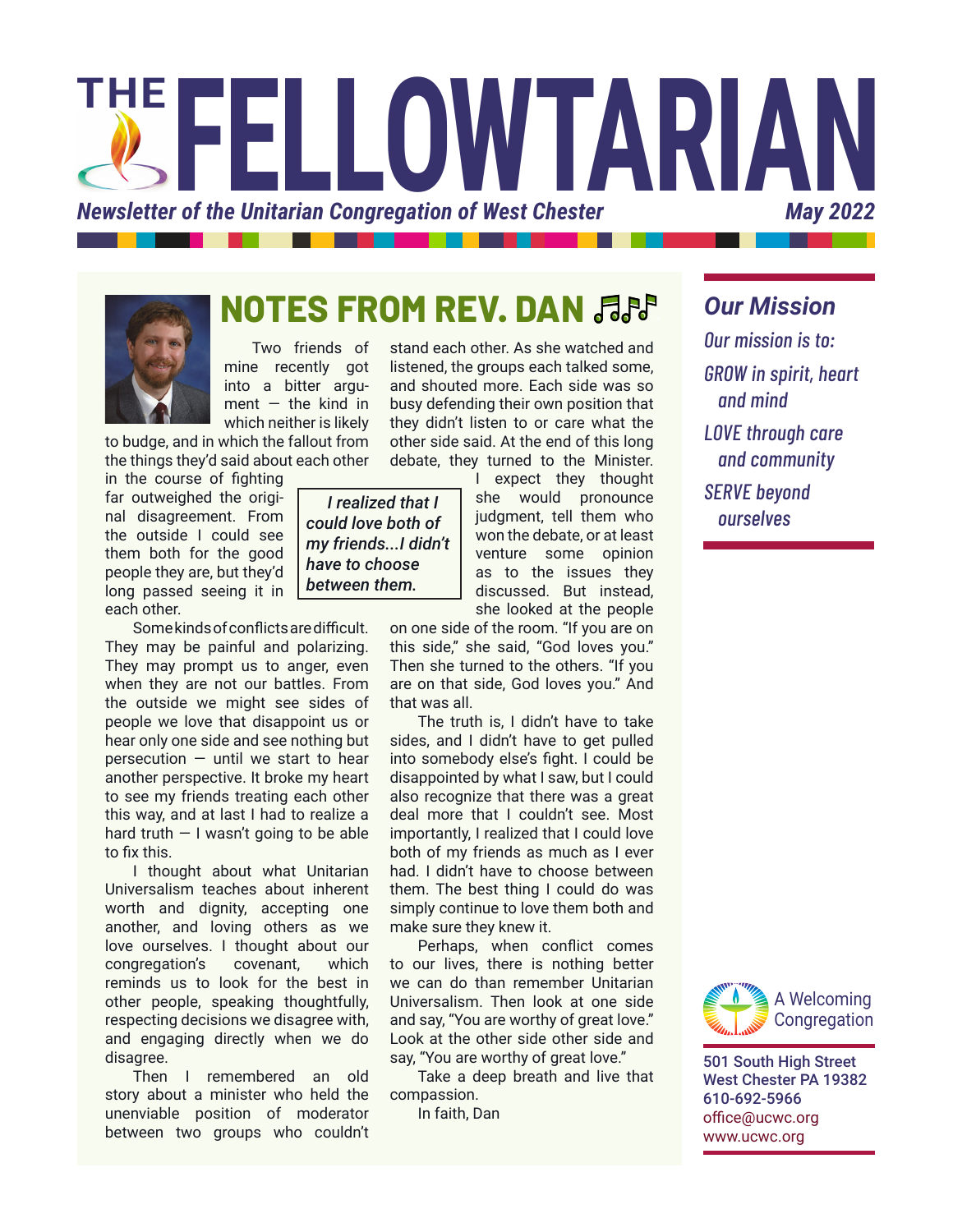# **Sunday Services**



*We gather, aspiring to be a thriving, caring, and welcoming community that supports each person's spiritual journey, embraces diversity, challenges us to live responsibly, and is a catalyst for a just and compassionate world.*

### May 1 10 am WORK. WHAT IS IT Brett Goldman GOOD FOR? (OR NOT)

The first question we often ask when meeting someone new is "What do you do?" Starting a new relationship with such a loaded question reveals how complex a presence work is in our lives. Is it our passion or simply a means to an end? Does it accurately define us or distract others from seeing who we truly are? Brett will look at the concept of work from all sides — its benefits, its trappings, and how we've internalized what was modeled for us as we all struggle to figure out exactly what role work should be playing in our lives.

May 8 10 am MOTHER'S SONG Rev. Dan Schatz

# and UCWC Musicians

Mother's Day has a long history, from Julia Ward Howe's proclamation for peace to contemporary expressions of gratitude for all who fill a mothering role in our lives, whether they bear the title or not. This special service of music, readings, and reflection will honor the work of mothers for social justice as well as the often complex relationships of motherhood.

#### May 15 10 am ASK THE MINISTER Rev. Dan Schatz

An annual favorite, this service will be shaped by you and the questions you ask. Please send questions about theology, world religions, ministry, ethics, current events or anything else to email: [minister](mailto:minister@ucwc.org?subject=Ask%20the%20Minister%20Service) as soon as possible, and no later than May 8.

May 22 10 am FLOWER POWER Rev. Dan Schatz, ANNUAL FLOWER Cassie Lengel, and CELEBRATION Miriam Davidson

On this special Sunday, we invite those attending in person to bring a flower with them to the service (extra flowers will be on hand for those who don't have them). Together, both in person and online, we will celebrate one of the most important and beloved rituals in Unitarian Universalism, as we each give a flower and come home with a different flower. The flowers remind us of the beauty in diversity and the power of community. This service will also include a ceremony of welcome for newer members.

### May 29 10 am CARRY-ON BAGGAGE UCWC Congregants

When we think of our "baggage", we generally think of unwanted weight that we bring with us. But if you've ever flown, you know that carry-on baggage is something much more positive. Your carry-ons are the essentials, the things that you can't live without. Several UCWC members will share with us their carry-on baggage from the faiths of their youths. What do we keep from our earlier faiths that we still hold valuable today?

# **Ask the Minister Service**

Over the next two weeks, Dan will take questions for the May 15 "Ask the Minister" service. Questions can be on theology, congregational life, Unitarian Universalism, world religions, or other topics you'd like to hear about, and Dan will weave the service around the questions received.

You can send questions to Dan (email: [minister](mailto:minister@ucwc.org?subject=Ask%20the%20Minister)) or write them on a card and put them in the question box in the lobby. All questions will be read anonymously, though it is helpful to leave your name so Dan can contact you for clarification. Please submit your questions by May 8.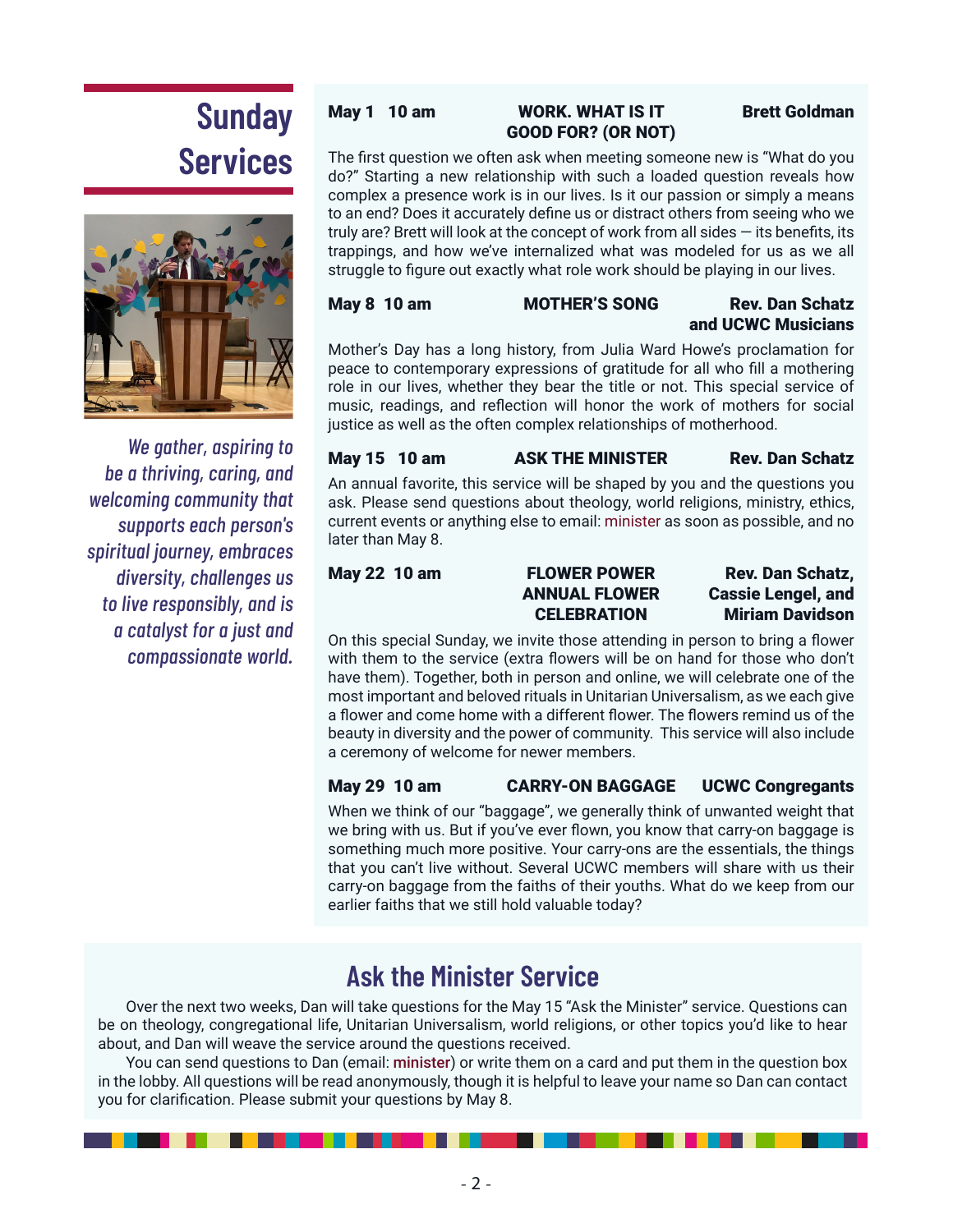## **From the President**

In our Fifth UU principle, our congregation affirms and promotes "the use of the democratic process within our congregations." The most obvious way we do that at our annual meeting, when members vote on the budget



and candidates for the board and nominating committee. This year, we'll have the annual meeting after the Sunday morning service on either June 5 or June 12.

Most years, the budget that you vote on doesn't present any big or controversial questions. We generally aim to continue existing operations and treat our paid staff fairly. Doing so is typically a bit of a stretch for us, but somehow we figure out a way to meet those goals.

This year's budget proposal will come as inflation has erupted to painful levels – roughly 7 percent in the past year. Dealing with these higher costs, including cost of

living raises for staff, is one reason our stewardship campaign urged you to increase your pledge if at all possible. Dozens of you did – and for that, we are thankful. Yet, total pledges fell well short of covering our expected cost increases.

We will hold a town hall after a Sunday service in May (date TBD) to share more details on the budget and discuss ways of meeting the challenges that inflation is posing for us.

At our annual meeting, you will also vote on candidates for the board and the nominating committee. Recruitment is still in progress; candidates will be listed in the official notice of the annual meeting, which is issued in late May. Our tradition is to nominate only one candidate per vacancy. That's because contested elections are meaningful only if there is a major and significant disagreement about the direction of UCWC. Offering a choice just to so there is a choice is insulting to the candidate(s) who agree to serve and then lose.

But if there is a serious disagreement about our operations or our future, members are always free to nominate candidates from the floor at the annual meeting. In that case, voting proceeds by secret ballot.

Ideally, we avoid strong disagreements about budget questions or elections to leadership. But if there is disagreement, members can have their say through voting, because that is what our commitment to the democratic process requires.

— Matt

### **Men's Group**

The Men's Group will meet via Zoom on Tuesday, May 3, at 7:00 pm. Michael Werner will lead the discussion. The topic will relate to our perceptions of own success with a focus on these questions: Was there an event in your life when you had the feeling that you had made it? Have subsequent events caused you to reconsider whether you truly made it? How has your self-assessment changed as you have matured?

All men are welcome. The Zoom link will be sent out directly via email. If you are interested in participating but are not yet on the email distribution list, please reach out to Mark and Dirk at email: [mens-group](mailto:mens-group@ucwc.org?subject=UCWC%20Men).

- 3 -

*Members can have their say through voting, because that is what our commitment to the democratic process requires.*

# **Are You Thinking About Membership?**

If you are new to our congregation or have been around for a while and are considering membership, Rev. Dan would love to connect with you. We are planning a New Member Welcome Ceremony as part of our May 22 service, so this could be a good time to join. Rev. Dan can be reached at email: [minister](mailto:minister@ucwc.org?subject=Membership%20in%20UCWC).

# **Small Group Ministry**

Small Group Ministry is a way to gather with other Unitarian Universalists twice a month for community, conversation and connection.

Each session is organized around a theme and includes a chalice lighting, readings, and questions to spark discussion. Groups are led by trained facilitators who meet regularly with Rev. Dan.

If you are interested in joining a group, please write to email: [SGM](mailto:sgm@ucwc.org?subject=UCWC%20Small%20Group%20Ministry).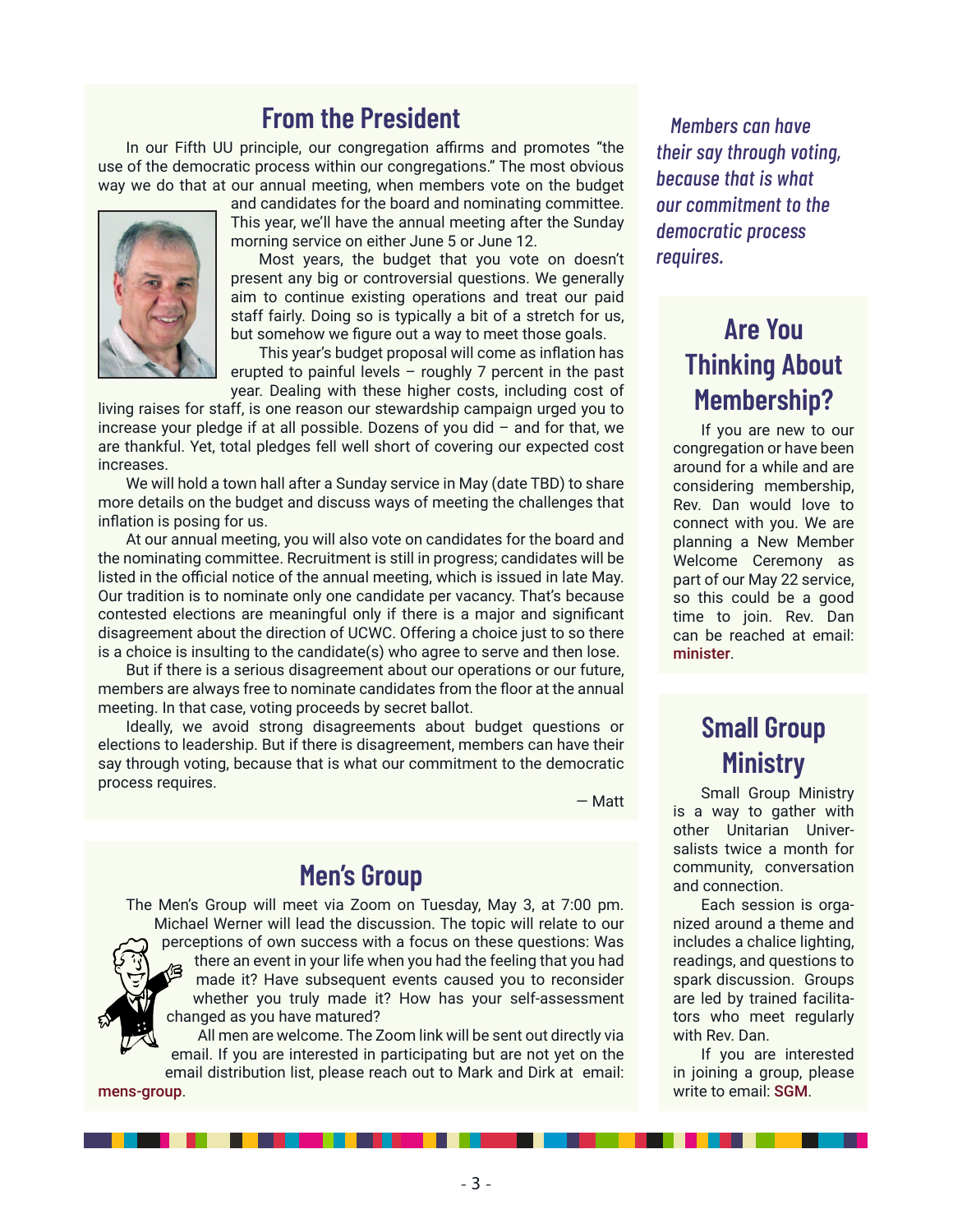# **Lifespan Faith Development**

*Whether you have children in the program or not, come talk to us about what it's like to be an RE teacher.*

# **REflections: Religious Education Update**

Mother may I join in RE? *Mais oui!* Of course you can! These past weeks

we have enjoyed having a number of new and returning faces joining us in our RE classroom, and we'd love to see you there too. We will continue to meet throughout May for our RE classes and our All Ages Flower Service. Then join us in June for a big celebration for RE Sunday.

Mother may I be a teacher? Oh, I've been waiting for you to ask. Whether you are a new family to the congregation or have been coming for years, whether or not you've ever taught before, whether you have children in our program, or they're grown up, or no children of your  $own - come$  talk to us about what it's like to be an RE



teacher. Get a feel for things now as we look ahead to the upcoming fall. — Cassie Lengel, Email: [DLFD](mailto:DLFD@ucwc.org)

# **What's Happening in Religious Education?**

Each week we invite our children in grades PreK through seventh to gather with their families in the sanctuary upstairs for the first 15 minutes or so of our service.

We'll get a chance to sing together and listen to a story before we head down to our class. In our classes we are continuing to celebrate our joys and sorrows, have crafts and activities, and we explore some discussion questions through a Disney/ Pixar short film.

Our older youth are welcome to join in upstairs or for our crafts and chats as they are comfortable. We will continue to meet in our OWL class on Sunday evenings at 7 pm.

# **Adult RE: An Exploration of World Religions**

We will meet each month for a 7 pm Zoom session to explore a different religion and how we engage them as UUs. This curriculum is based on Stephen Prothero's book, *God is Not One: The Eight Rival Religions That Run the World* and the podcast "Interfaith Voices."

This month we will meet on May 3 to discuss Buddhism and then again on May 17 to discuss Paganism. RSVP to email: [Adult-RE](mailto:Adult-RE@ucwc.org?subject=Adult%20RE%20World%20Religions).

# **Join Us for "Explorations" A Program for Beginning and Deepening our UU Journeys**

Come one, come all! Whether you're new to Unitarian Universalism or you've been with us for years, join "Explorations." This is a small-groupstyle program that is a great way to make some connections and deepen your relationships with others as you engage some guided readings and discussion questions together.

This program examines what it means to be a Unitarian Universalist through weekly topics that bring us together as we delve into our common faith and our individual experiences. Let's GROW together our spiritual practices and make new friends.

We will be guided through "Explorations" by our very own Jen Feld and Teri Lesser on April 28 and May 12 at 7 pm via Zoom. Please RSVP to email: [DLFD](mailto:DLFD@ucwc.org?subject=Explorations).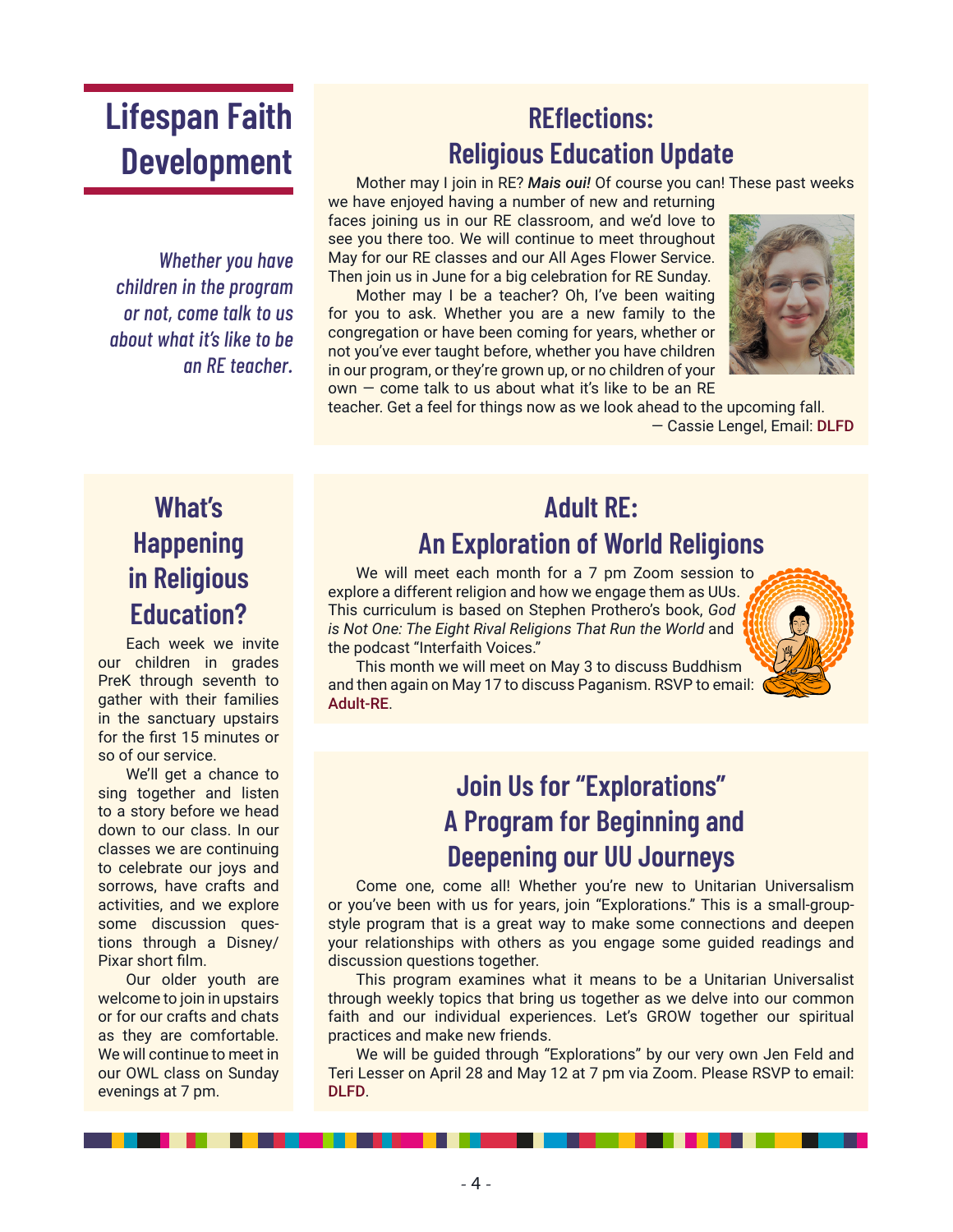# **Stones in the Wall: Social Justice**

*Each event, each action is another stone in the wall of social justice.*

# **UUSC Update: New Partner LDYC**

Recently, UUSC became the first funder of the Loss and Damage Youth Coalition (LDYC). UUSC's support is opening doors for youth from across the globe, ensuring that their stories about climate change are heard in places like the United Nations Climate Change Conference.

With technology and storytelling from a youth perspective, new leaders like Ineza Umuhoza Grace, raised in Rwanda, are emerging to pressure global leaders to change policy and reverse course, providing hope for a more sustainable world.



Ineza has seen firsthand the drastic changes happening in Rwanda. As she puts it, "These damages are profound. These

losses are irreplaceable." Like other countries that have contributed the least to climate change, her community is at the frontline. As a result, Ineza has committed to act for climate justice, working to repair the environmental harms to the place she calls home and many similar communities in the Global South. She is part of a growing global youth movement aiming to create a borderless youth partnership.

Read more and watch her story [here](https://www.uusc.org/youth-movement-building-for-action-on-climate-justice/).

Support UUSC's work [here.](https://donate.uusc.org/give/188649/#!/donation/checkout?utm_source=topnav&utm_medium=website&utm_campaign=website) Any donation makes you a member. Thank you.

## **Diversity Book Group**

**May 15, 7:00–8:30 pm, on Zoom (Date is Third Sunday to Avoid Mother's Day) Leaders: Pat Bove & Debby Kern** 

#### *Where the Crawdads* **Sing by Delia Owens**

Kya, the "Marsh girl," has survived for years alone in the marsh that she calls home, finding friends in the gulls and lessons in the sand. She is sensitive and intelligent but yearns for human connections.

Kya then finds herself drawn into a world she does not understand. For years, rumors of the "Marsh Girl" have haunted Barkley Cove, a quiet town on the North Carolina coast. So, when handsome Chase Andrews is found dead, the locals immediately



suspect Kya Clark of murder. This tale of isolation and nature told through the eyes of an abandoned child reminds us that we are forever shaped by the children we once were.

## **Criminal Justice Reform**

The UCWC Criminal Justice Reform team has two "asks" for you:

- **Medical and Geriatric Parole.** Take just 2 minutes and 40 seconds to watch this recap on YouTube of the press conference in Pittsburgh from Straight Ahead about the importance of passing PA Senate Bill 835, which would establish geriatric and medical parole in Pennsylvania. Click [here](https://www.youtube.com/watch?v=JMJiS6s8z_o).
- UU's Working on Behalf of the Incarcerated. Consider the options for involvement via Worthy Now under the umbrella of our continental-wide organization the Unitarian Universalist Association (UUA), and the UU group The Church of the Larger Fellowship where you can connect with others in our faith community for criminal justice reform. Learn more about the pen pal program connecting UU's who are incarcerated with UU's in the community and other efforts [here.](https://worthynow.org/)

Consistent with the first principle of Unitarian Universalism, we encourage everyone to recognize that each person is more than the worst thing they've ever done. Contact Robin Garrett at email: [criminal-justice](mailto:criminal-justice@ucwc.org).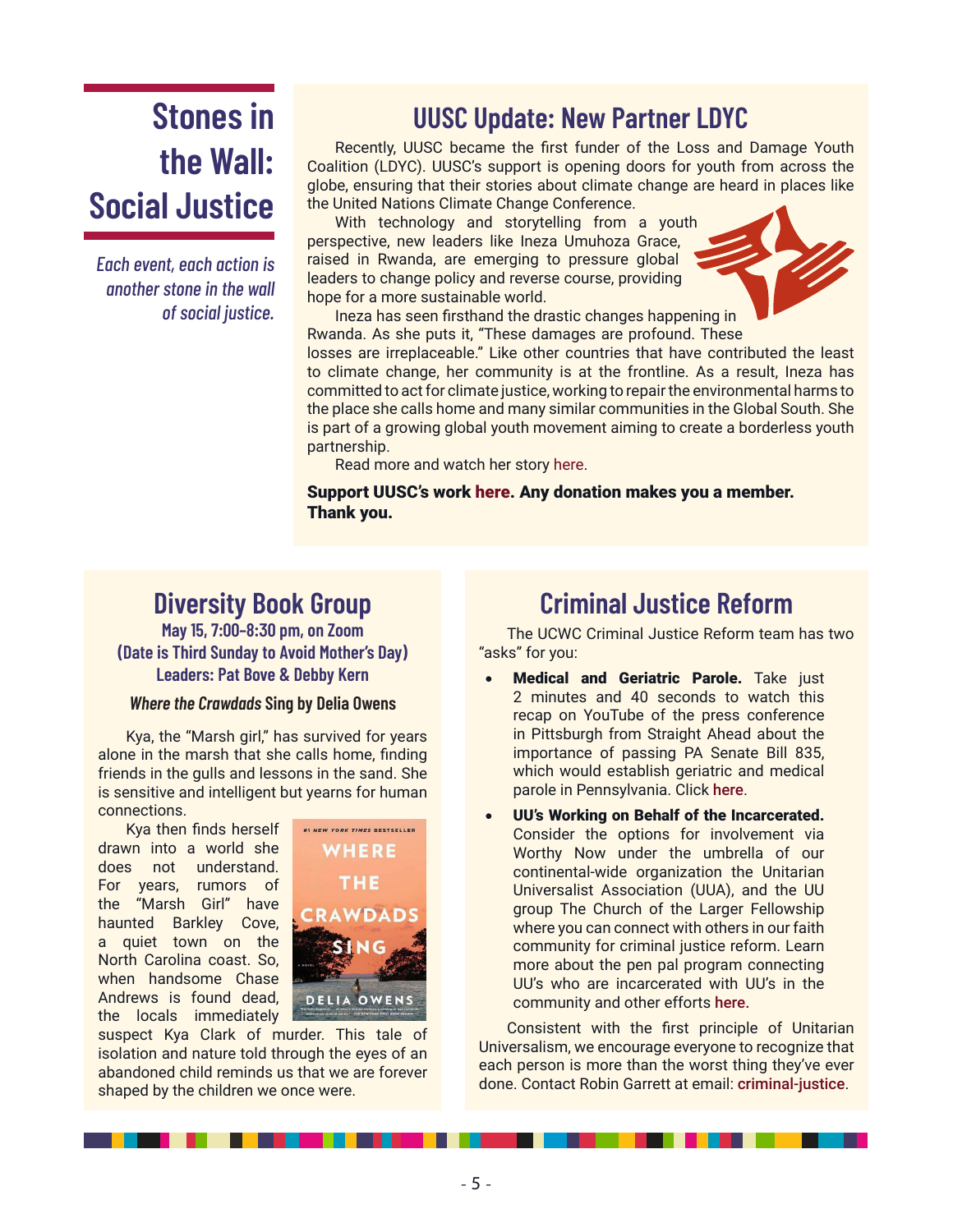## **First Sunday Food Collection**

In this time of social distancing, we are not collecting food on the first Sunday of each month. However, as always, you can still make a financial donation  $-$  with

no personal contact on your part. We will buy grocery store gift cards and give them to the Food Cupboard. Please make your check



out to "UCWC" and write "Food Cupboard" in the memo line. Mail your check to:

> Unitarian Congregation of West Chester 501 South High Street West Chester, PA 19382

You can also donate to the Food Cupboard on the UCWC donation web page  $-$  click [here](https://www.eservicepayments.com/cgi-bin/Vanco_ver3.vps?appver3=Fi1giPL8kwX_Oe1AO50jRj0MjRUQxia6cKrDTyyikzpUURu6t8jlt9eqL6q2Eewtk0PpduXvnt8gXUeZjQYbn0oiToseO_A9YCqwPg3oX8Y=) and select "Grocery Cards for Food Cupboard." Contact Cyndy Bullaughey, email: [grocery-program,](mailto:grocery-program@ucwc.org?subject=UCWC%20Grocery%20Cards%20for%20the%20Food%20Cupboard) for more information.

The West Chester Food Cupboard commits to provide a variety of fresh and nonperishable healthy food items to people who reside in the West Chester school district…because no one should go hungry!

# **Fun & Fellowship**

### **Family & Friends Game Night**

Come on out for Game Night on Friday, May 6. The games begin at 7:00. Fun for all ages! Bring a favorite or learn a new one. See you there.

Masks are still being worn indoors, and there is no food or drink at this time. Contact Susan Batchelor, email: [fun](mailto:fun@ucwc.org?subject=UCWC%20Game%20Night).



### **Share-the-Plate Generosity**



The Social Justice Committee's Share-the-Plate program raises money to give to local nonprofit organizations working to improve life for Chester County residents. We are pleased to announce the share-the-plate recipient for May 15 (third Sunday of the month), [The Friends](https://friendsassoc.org/)  [Association](https://friendsassoc.org/).

Friends Association provides programs and services that prevent homelessness and promote the independence of families with children.

Their Housing First model combined with their trauma-informed, two-generation approach make the community better for all. Friends Association helps families stay together during times of crisis while connecting them with personalized case management, community resources, and skill-building.

They support all families experiencing homelessness or at-risk of homelessness in Chester County, including single moms and dads, two-parent, multi-generational, grandparent, and LGBTQ+ families. The Association works with families to empower them as they build on existing strengths and skills and work together to build resiliency, stable housing, and financial independence.

Please note the following as you prepare your donation:

- All checks should be payable to "UCWC".
- • Checks with memo "All to charity" or similar go to the charity. Clearest is "All to Friends Association".
- • Checks with memo "plate", "STP", or "share the plate" are split 50/50. Clearest is "STP 50/50".
- All other checks go 100% to UCWC, unless otherwise indicated.

**Minister's Office Hours**

Thank you for your generosity to March recipient, The Melton Center, in the amount of \$690.